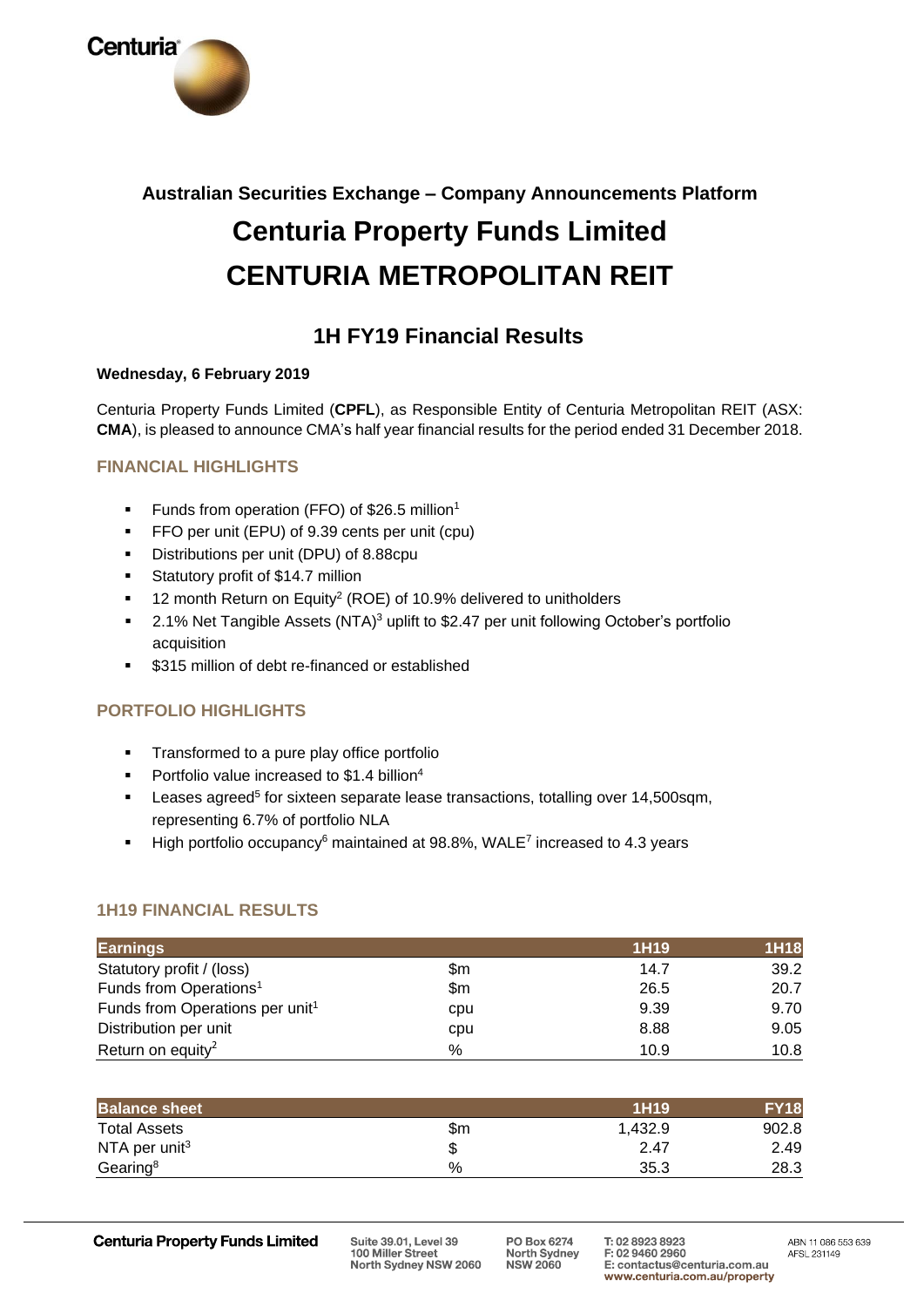

Grant Nichols, CMA Fund Manager, commented, "CMA has executed a number of strategic initiatives to reposition the portfolio as Australia's largest pure play listed office REIT."

"During the half year, CMA completed the acquisition of four quality office buildings, settled on the completion of a new office development, whilst disposing the two remaining industrial assets from the portfolio. As a result of these transactions, CMA has evolved to a  $$1.4$  billion<sup>4</sup> high quality office portfolio that is 89% exposed to Australia's Eastern Seaboard, with an average building age of around 15 years."

The acquisitions, which were completed at a 3.8% discount to valuation, were underpinned by a well supported \$276 million equity raising. This has increased and diversified the unitholder base whilst the portfolio has improved asset quality, enhanced tenant diversification and a smoothed lease expiry profile.

Aside from these transactions, CMA has generated a strong 12 month rolling return on equity<sup>2</sup> of 10.9%. During the half year, CMA paid distributions of 8.88 cents per unit and NTA<sup>3</sup> increased by 2.1% to \$2.47 per unit following October's portfolio acquisition.

While there has been an increase in gearing<sup>8</sup> to 35.3% as at 31 December 2018, the gearing is forecast to fall below 35% following settlement of the last industrial property, 13 Ferndell Street, Granville NSW in January 2019<sup>8</sup>. CMA retains significant debt covenant headroom as at 31 December 2018 with an interest cover ratio (ICR) of 5.6x against a covenant of 2.0x and a loan value ratio of 36.8% against a covenant of 50%.

| <b>Portfolio Snapshot</b>        |              | 1H19 <sup>4</sup> | <b>FY18</b> <sup>9</sup> |
|----------------------------------|--------------|-------------------|--------------------------|
| Number of assets                 |              | 20                | 19                       |
| Book value                       | \$m          | 1,376.4           | 930.5                    |
| <b>WACR</b>                      | %            | 6.32              | 6.68                     |
| Occupancy by area                | $\%$         | 98.8              | 98.9                     |
| WALE by gross income             | years        | 4.3               | 4.0                      |
| Leases agreed by area            | sqm          | 14,564            | 17,970                   |
| Average NABERS rating (by value) | <b>Stars</b> | $4.6^{10}$        | 4.3                      |
| Average building age             | vears        | 15.5              | 18.4                     |

#### **PROPERTY PORTFOLIO**

CMA completed sixteen separate lease transactions across 14,564sqm, representing 6.7% of the portfolio's NLA. This included the renewal of Cisco at 201 Pacific Highway, St Leonards, who have renewed their 7,090sqm tenancy for five years.

The increase in portfolio value to \$1.4 billion while mostly driven by acquisitions was aided by a \$26.0 million like for like revaluation gain during 1HY19. The largest revaluation gain occurred at 201 Pacific Highway, St Leonards, which benefitted from the lease renewal to Cisco. As at 31 December 2018, the portfolio's weighted average capitalisation rate (WACR) was  $6.32\%$ <sup>4</sup>.

Grant Nichols commented, "CMA's portfolio retains a high occupancy<sup>6</sup> of 98.8% and a portfolio WALE<sup>7</sup> of 4.3 years, benefitting from continued leasing success across the portfolio during 1H19. CMA's portfolio is well positioned with nearly 60% of its income expiring at or beyond FY23. The management team remain focused on addressing near term lease expiries and maintaining a high portfolio occupancy."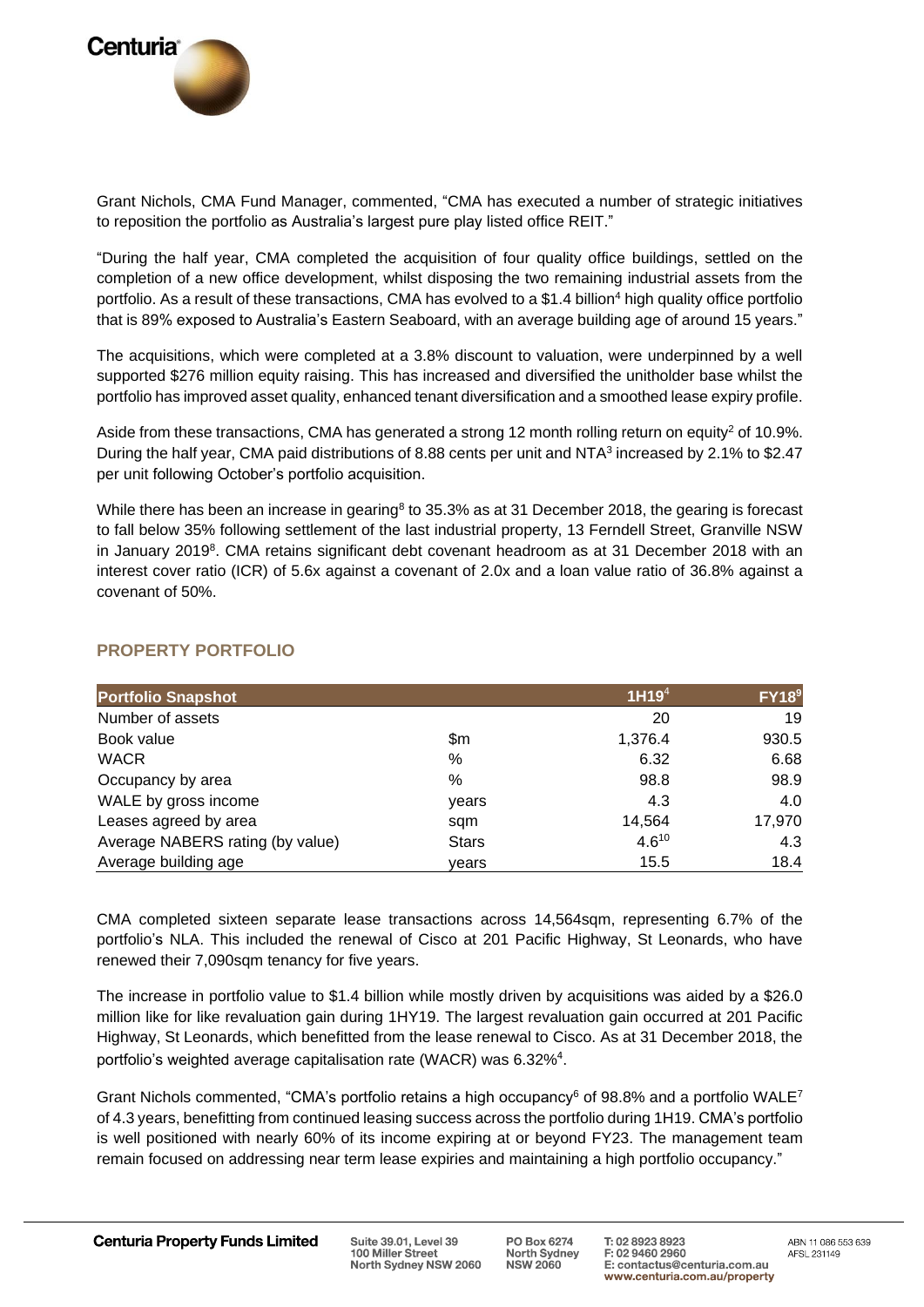

# **CAPITAL TRANSACTIONS**

During the period, CMA executed on transaction initiatives, including:

- Acquiring a portfolio of four high quality, prime grade office assets $11$ ;
	- o 818 Bourke Street, Docklands VIC for \$223.3 million
	- o 825 Ann Street, Fortitude Valley QLD for \$169.5 million
	- o 100 Brookes Street, Fortitude Valley QLD for \$86.5 million
	- o 465 Victoria Avenue, Chatswood NSW for \$41.6 million (25% share)
- Settlement of Target's Australian office headquarters at 2 Kendall Street, Williams Landing, VIC for \$58.2 million; and
- Divestment of CMA's two industrial assets:
	- o 13 Ferndell Street, Granville, NSW for \$24.2million, a 17.0% premium to book value, delivering a 14.5% IRR<sup>11</sup> under CMA's ownership
	- o 14 Kerry Road, Archerfield QLD for \$30.6 million, an 8.7% premium to book value, delivering an 12.5% IRR<sup>11</sup> under CMA's ownership

Grant Nichols commented, "1H19 saw CMA successfully execute on several strategic initiatives, resulting in improved quality of assets within the portfolio. The acquisition of four prime grade assets at a 3.8% discount to valuation, along with the settlement of Target's headquarters at Williams Landing is in line with the portfolio's strategy to acquire fit for purpose, quality office assets, which are complementary to CMA's existing portfolio. Furthermore, the divestment of the portfolio's remaining industrial assets was achieved at strong premiums to book value, delivering robust IRRs throughout CMA's ownership."

#### **SUMMARY & OUTLOOK**

Grant Nichols commented, "The underlying fundamentals for Australian office markets remain solid, with positive leasing activity and falling vacancy rates evident in most major office markets across the country. With pending supply relatively in-check, this should underpin future market rental growth and continued investment demand, which remains strong. As Australia's largest pure play listed office REIT, CMA's scalable portfolio is positioned to benefit from investor and tenant demand alike."

CMA forecasts FY19 funds from operations of  $18.7$ cpu<sup>1</sup> and distributions of 17.6cpu.

Remaining distributions are forecast to be paid in equal quarterly instalments of 4.358cpu.

#### **1H19 RESULTS PRESENTATION**

CMA has provided a market briefing that is available via the Centuria website

<http://centuria.com.au/cma/annual-results/>

**– Ends –**